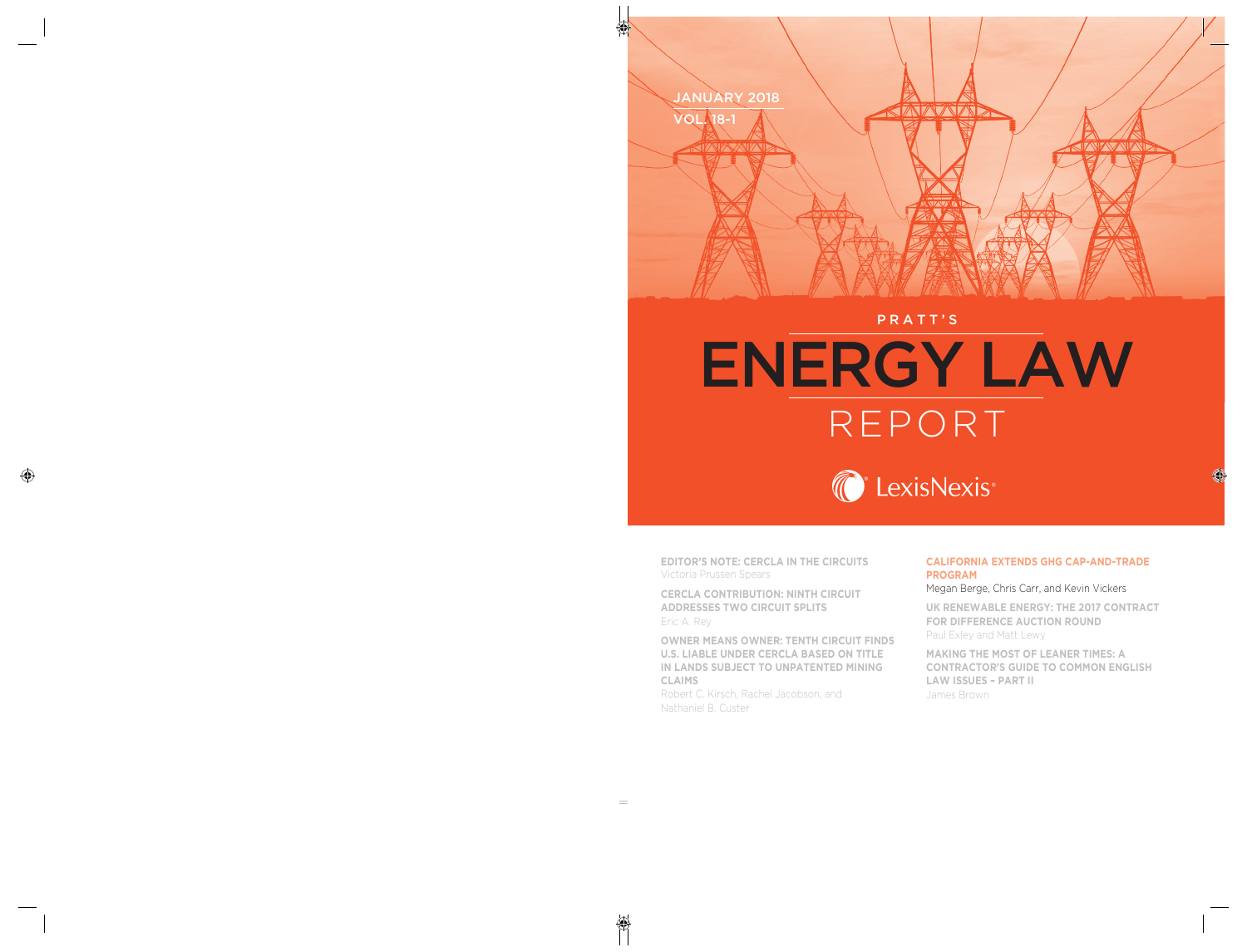# Pratt's Energy Law Report

| <b>VOLUME 18</b><br><b>NUMBER 1</b>                                                                                                                                                          | <b>JANUARY 2018</b> |
|----------------------------------------------------------------------------------------------------------------------------------------------------------------------------------------------|---------------------|
|                                                                                                                                                                                              |                     |
| Editor's Note: CERCLA in the Circuits<br>Victoria Prussen Spears                                                                                                                             | 1                   |
| <b>CERCLA Contribution: Ninth Circuit Addresses Two Circuit Splits</b><br>Eric A. Rey                                                                                                        | 3                   |
| Owner Means Owner: Tenth Circuit Finds U.S. Liable Under CERCLA<br>Based on Title in Lands Subject to Unpatented Mining Claims<br>Robert C. Kirsch, Rachel Jacobson, and Nathaniel B. Custer | 9                   |
| California Extends GHG Cap-and-Trade Program<br>Megan Berge, Chris Carr, and Kevin Vickers                                                                                                   | 13                  |
| UK Renewable Energy: The 2017 Contract for Difference<br><b>Auction Round</b><br>Paul Exley and Matt Lewy                                                                                    | 18                  |
| Making the Most of Leaner Times: A Contractor's Guide to Common<br>English Law Issues-Part II<br>James Brown                                                                                 | 23                  |

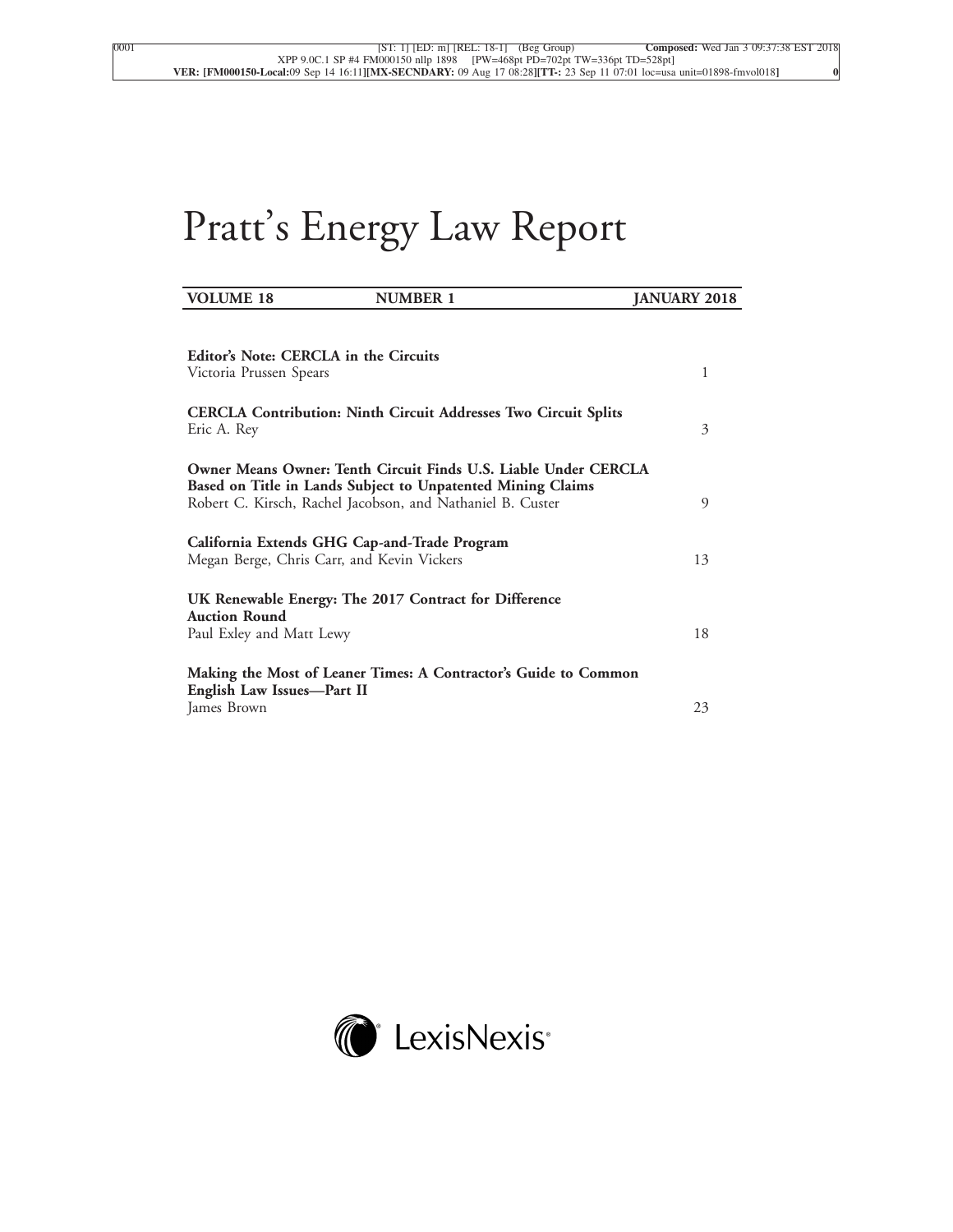#### **QUESTIONS ABOUT THIS PUBLICATION?**

| For questions about the Editorial Content appearing in these volumes or reprint permission,                  |                  |  |
|--------------------------------------------------------------------------------------------------------------|------------------|--|
| please email:                                                                                                |                  |  |
|                                                                                                              |                  |  |
|                                                                                                              |                  |  |
| Outside the United States and Canada, please call  (973) 820-2000                                            |                  |  |
| For assistance with replacement pages, shipments, billing or other customer service matters,<br>please call: |                  |  |
|                                                                                                              |                  |  |
| Outside the United States and Canada, please call  (518) 487-3385                                            |                  |  |
|                                                                                                              |                  |  |
| Customer Service Website http://www.lexisnexis.com/custserv/                                                 |                  |  |
| For information on other Matthew Bender publications, please call                                            |                  |  |
| Your account manager or $\dots \dots \dots \dots \dots \dots \dots \dots \dots \dots \dots$                  | $(800)$ 223-1940 |  |
| Outside the United States and Canada, please call                                                            | $(937)$ 247-0293 |  |

ISBN: 978-1-6328-0836-3 (print) ISBN: 978-1-6328-0837-0 (ebook) ISSN: 2374-3395 (print) ISSN: 2374-3409 (online)

Cite this publication as:

[author name], [*article title*], [vol. no.] PRATT'<sup>S</sup> ENERGY LAW REPORT [page number] (LexisNexis A.S. Pratt);

Ian Coles, *Rare Earth Elements: Deep Sea Mining and the Law of the Sea*, 14 PRATT'<sup>S</sup> ENERGY LAW REPORT 4 (LexisNexis A.S. Pratt)

This publication is sold with the understanding that the publisher is not engaged in rendering legal, accounting, or other professional services. If legal advice or other expert assistance is required, the services of a competent professional should be sought.

LexisNexis and the Knowledge Burst logo are registered trademarks of Reed Elsevier Properties Inc., used under license. A.S. Pratt is a registered trademark of Reed Elsevier Properties SA, used under license.

Copyright © 2018 Reed Elsevier Properties SA, used under license by Matthew Bender & Company, Inc. All Rights Reserved.

No copyright is claimed by LexisNexis, Matthew Bender & Company, Inc., or Reed Elsevier Properties SA, in the text of statutes, regulations, and excerpts from court opinions quoted within this work. Permission to copy material may be licensed for a fee from the Copyright Clearance Center, 222 Rosewood Drive, Danvers, Mass. 01923, telephone (978) 750-8400.

*An A.S. Pratt® Publication*

Editorial Office 230 Park Ave., 7th Floor, New York, NY 10169 (800) 543-6862 www.lexisnexis.com

MATTHEW<sup>O</sup>BENDER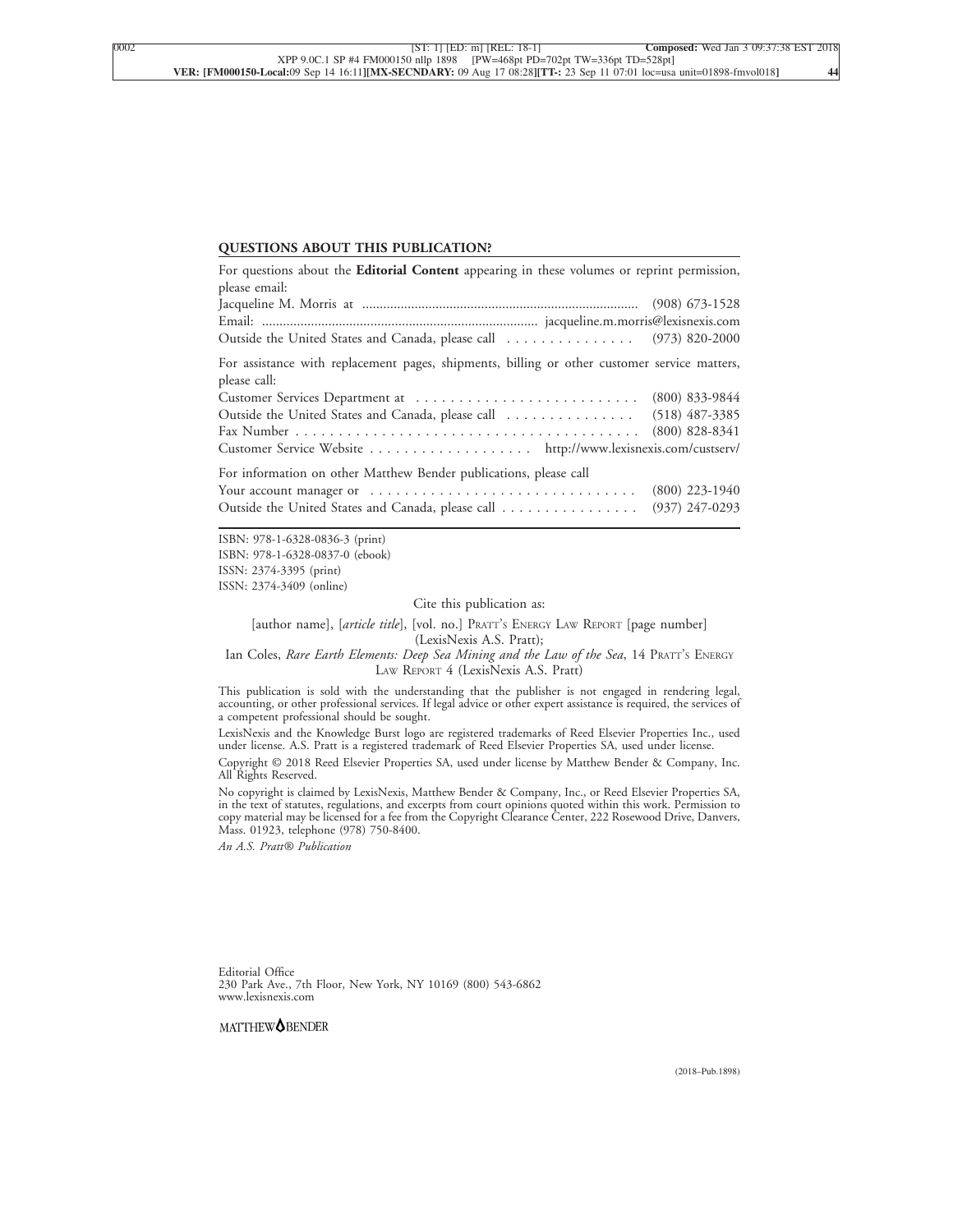## *Editor-in-Chief, Editor & Board of Editors*

#### **EDITOR-IN-CHIEF STEVEN A. MEYEROWITZ**

*President, Meyerowitz Communications Inc.*

#### **EDITOR**

**VICTORIA PRUSSEN SPEARS** *Senior Vice President, Meyerowitz Communications Inc.*

#### **BOARD OF EDITORS**

**SAMUEL B. BOXERMAN** *Partner, Sidley Austin LLP*

**ANDREW CALDER** *Partner, Kirkland & Ellis LLP*

**M. SETH GINTHER** *Partner, Hirschler Fleischer, P.C.*

> **R. TODD JOHNSON** *Partner, Jones Day*

**BARCLAY NICHOLSON** *Partner, Norton Rose Fulbright*

**BRADLEY A. WALKER** *Counsel, Buchanan Ingersoll & Rooney PC*

> **ELAINE M. WALSH** *Partner, Baker Botts L.L.P.*

**SEAN T. WHEELER** *Partner, Latham & Watkins LLP*

**WANDA B. WHIGHAM** *Senior Counsel, Holland & Knight LLP*

**Hydraulic Fracturing Developments ERIC ROTHENBERG** *Partner, O'Melveny & Myers LLP*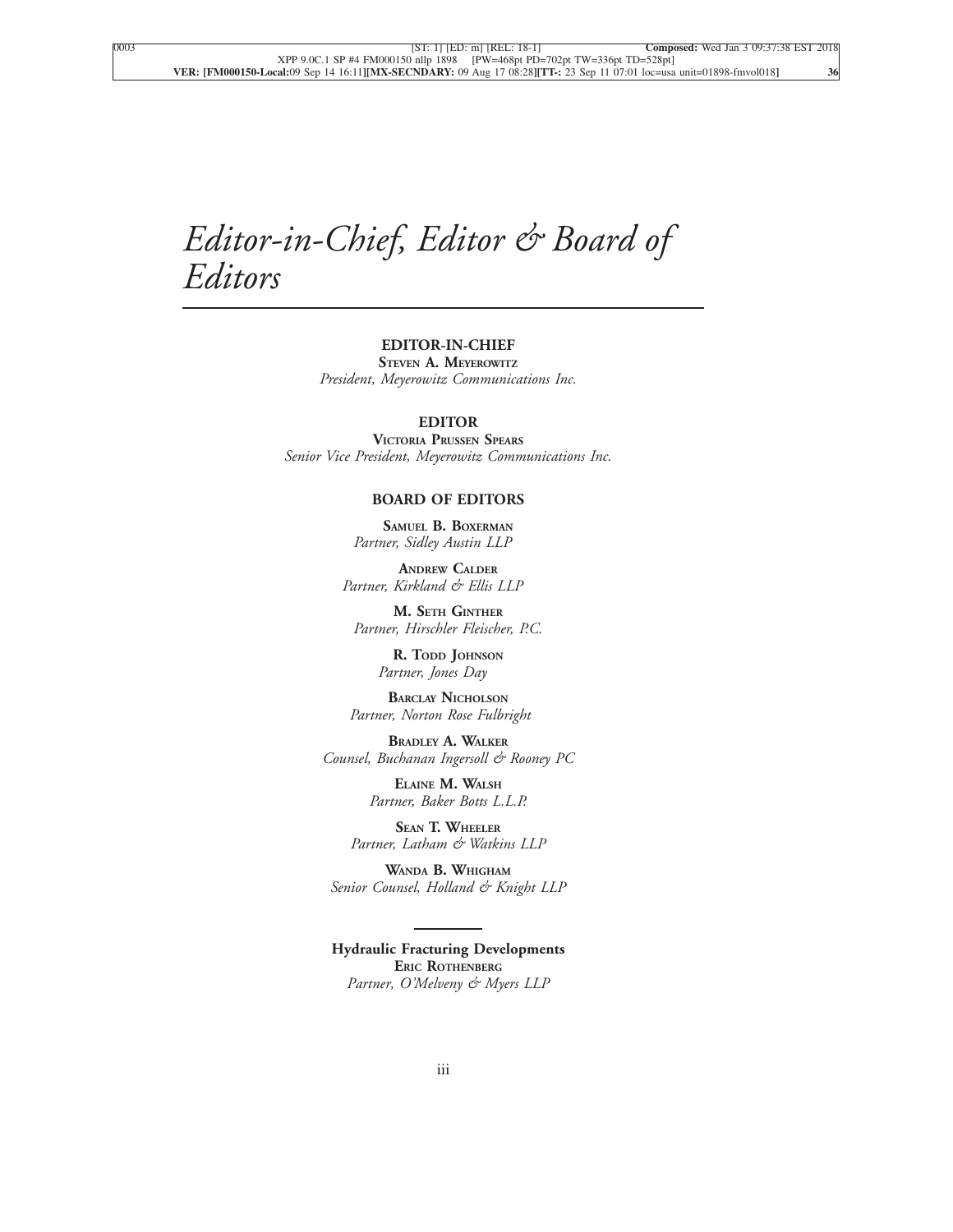Pratt's Energy Law Report is published 10 times a year by Matthew Bender & Company, Inc. Periodicals Postage Paid at Washington, D.C., and at additional mailing offices. Copyright 2018 Reed Elsevier Properties SA, used under license by Matthew Bender & Company, Inc. No part of this journal may be reproduced in any form—by microfilm, xerography, or otherwise—or incorporated into any information retrieval system without the written permission of the copyright owner. For customer support, please contact LexisNexis Matthew Bender, 1275 Broadway, Albany, NY 12204 or e-mail Customer.Support@lexisnexis.com. Direct any editorial inquires and send any material for publication to Steven A. Meyerowitz, Editor-in-Chief, Meyerowitz Communications Inc., 26910 Grand Central Parkway Suite 18R, Floral Park, New York 11005, smeyerowitz@meyerowitzcommunications.com, 718.224.2258. Material for publication is welcomed—articles, decisions, or other items of interest to lawyers and law firms, in-house energy counsel, government lawyers, senior business executives, and anyone interested in energy-related environmental preservation, the laws governing cutting-edge alternative energy technologies, and legal developments affecting traditional and new energy providers. This publication is designed to be accurate and authoritative, but neither the publisher nor the authors are rendering legal, accounting, or other professional services in this publication. If legal or other expert advice is desired, retain the services of an appropriate professional. The articles and columns reflect only the present considerations and views of the authors and do not necessarily reflect those of the firms or organizations with which they are affiliated, any of the former or present clients of the authors or their firms or organizations, or the editors or publisher.

POSTMASTER: Send address changes to Pratt's Energy Law Report, LexisNexis Matthew Bender, 121 Chanlon Road, North Building, New Providence, NJ 07974.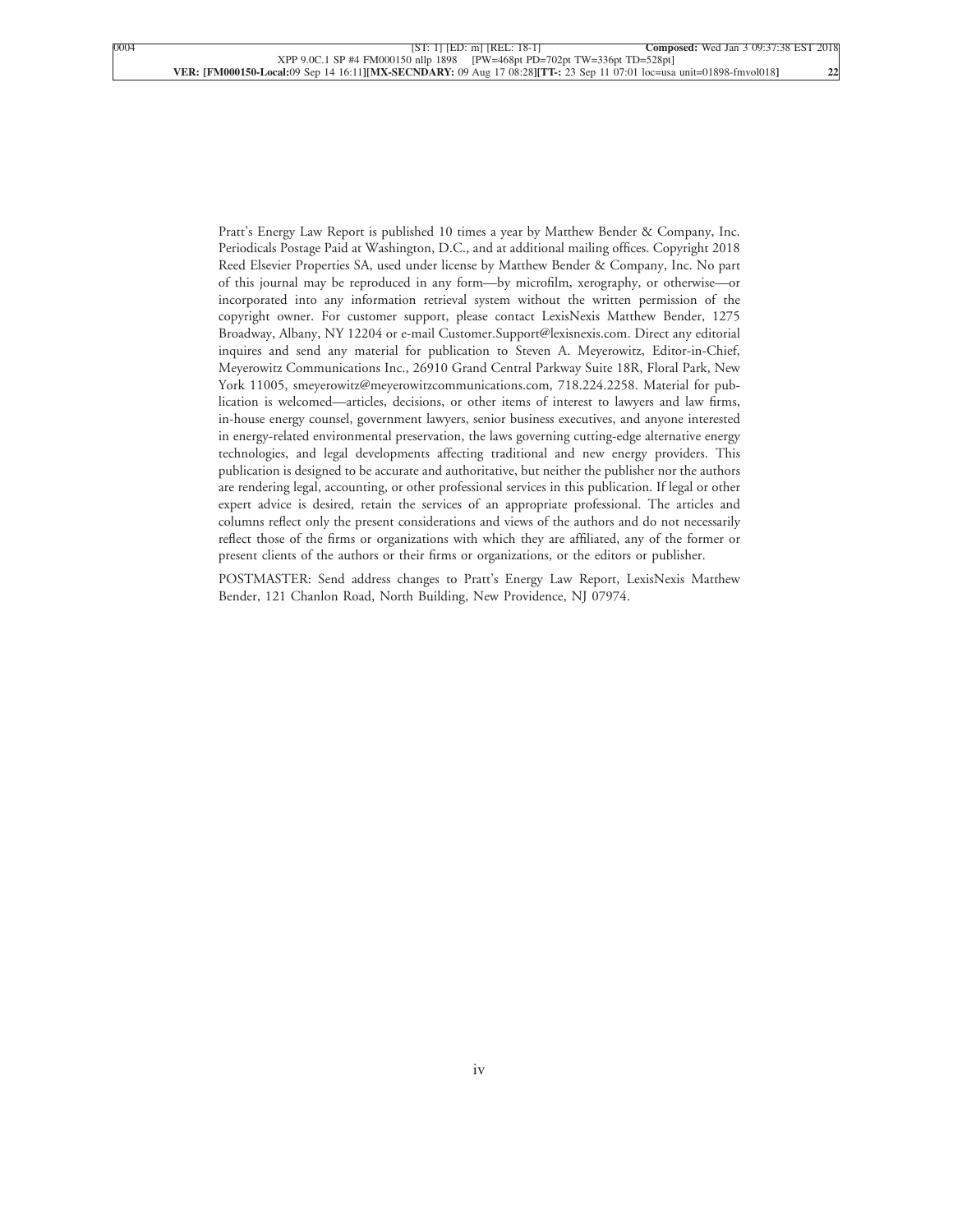### [California Extends GHG Cap-and-Trade](xpath-> core:title,  tr:secmain/core:title,  desig_title,  style_01) [Program](xpath-> core:title,  tr:secmain/core:title,  desig_title,  style_01)

#### *[By Megan Berge, Chris Carr, and Kevin Vickers](xpath-> core:byline,  core:byline,  byline,  style_01)***\***

*[The authors of this article discuss two new bills signed into law that extend](xpath-> core:blockquote-para,  Default,  blockquote,  style_02) [California's greenhouse gas Cap-and-Trade Program by 10 years.](xpath-> core:blockquote-para,  Default,  blockquote,  style_02)*

[The California Legislature approved legislation that extends California's](xpath-> core:para,  Default,  para-list,  style_01) [greenhouse gas \("GHG"\) Cap-and-Trade Program by 10 years. Governor Jerry](xpath-> core:para,  Default,  para-list,  style_01) [Brown signed the two bills into law, and there is a proposed state constitutional](xpath-> core:para,  Default,  para-list,  style_01) [amendment pending.](xpath-> core:para,  Default,  para-list,  style_01)

#### **[THE BILLS](xpath-> core:generic-hd,  Default,  core_generic_hd,  style_01)**

[Assembly Bill \("AB"\) 398 extends and slightly alters the Cap-and-Trade](xpath-> core:para,  Default,  para-list,  style_01) [Program, and took effect immediately upon the Governor's approval. AB 617](xpath-> core:para,  Default,  para-list,  style_01) [focuses on localized emissions of criteria air pollutants and toxic air contami](xpath-> core:para,  Default,  para-list,  style_01)[nants, and took effect January 1, 2018. AB 617 and Assembly Constitutional](xpath-> core:para,  Default,  para-list,  style_01) [Amendment \("ACA"\) 1 accompanied AB 398 as part of a deal aimed at](xpath-> core:para,  Default,  para-list,  style_01) [garnering enough political support to extend the Cap-and-Trade Program with](xpath-> core:para,  Default,  para-list,  style_01) [at least two-thirds approval of legislators. ACA 1 will require approval by a](xpath-> core:para,  Default,  para-list,  style_01) [majority of California voters to become effective.](xpath-> core:para,  Default,  para-list,  style_01)

[Passage of AB 398, AB 617, and ACA 1 followed an expedited process in](xpath-> core:para,  Default,  para-list,  style_01) [which wholesale amendments were made to already existing legislation in order](xpath-> core:para,  Default,  para-list,  style_01) [to convert the existing legislation into the Cap-and-Trade-package. There were](xpath-> core:para,  Default,  para-list,  style_01) [weeks of closed-door negotiations between the Governor, legislators, environ](xpath-> core:para,  Default,  para-list,  style_01)[mentalists, and other stakeholders. However, the public release of the deal came](xpath-> core:para,  Default,  para-list,  style_01) [just one week before the approval votes of each chamber of the Legislature.](xpath-> core:para,  Default,  para-list,  style_01) [Multiple rules of procedure were suspended in order to move the legislation](xpath-> core:para,  Default,  para-list,  style_01) [quickly through the state Senate and Assembly. Since the Governor's announce](xpath-> core:para,  Default,  para-list,  style_01)[ment concerning AB 398 and AB 617 on July 10, 2017, only very minor](xpath-> core:para,  Default,  para-list,  style_01) [changes were made to the bills. ACA 1 was added to the legislative package on](xpath-> core:para,  Default,  para-list,  style_01) [July 14, 2017.](xpath-> core:para,  Default,  para-list,  style_01)

**<sup>\*</sup>** [Megan Berge is a partner at Baker Botts L.L.P., supporting clients in all applications of](xpath-> pnfo:bio-para,  fn:bio-footnote/pnfo:bio-para,  byline,  ) [environmental law, including litigation, rule making and permit appeals, regulatory advocacy,](xpath-> pnfo:bio-para,  fn:bio-footnote/pnfo:bio-para,  byline,  ) [and compliance counseling. Chris Carr, a partner in the firm's San Francisco office, draws from](xpath-> pnfo:bio-para,  fn:bio-footnote/pnfo:bio-para,  byline,  ) [his experience at the U.S. Department of the Interior and the U.S. Department of State in](xpath-> pnfo:bio-para,  fn:bio-footnote/pnfo:bio-para,  byline,  ) [representing businesses, land developers, private individuals, public agencies, and nonprofits in all](xpath-> pnfo:bio-para,  fn:bio-footnote/pnfo:bio-para,  byline,  ) [areas of environmental and natural resource law. Kevin Vickers is an associate at the firm focusing](xpath-> pnfo:bio-para,  fn:bio-footnote/pnfo:bio-para,  byline,  ) [his practice on legislative and environmental matters. The authors may be reached at](xpath-> pnfo:bio-para,  fn:bio-footnote/pnfo:bio-para,  byline,  ) [megan.berge@bakerbotts.com, chris.carr@bakerbotts.com, and kevin.vickers@bakerbotts.com,](xpath-> pnfo:bio-para,  fn:bio-footnote/pnfo:bio-para,  byline,  ) [respectively.](xpath-> pnfo:bio-para,  fn:bio-footnote/pnfo:bio-para,  byline,  )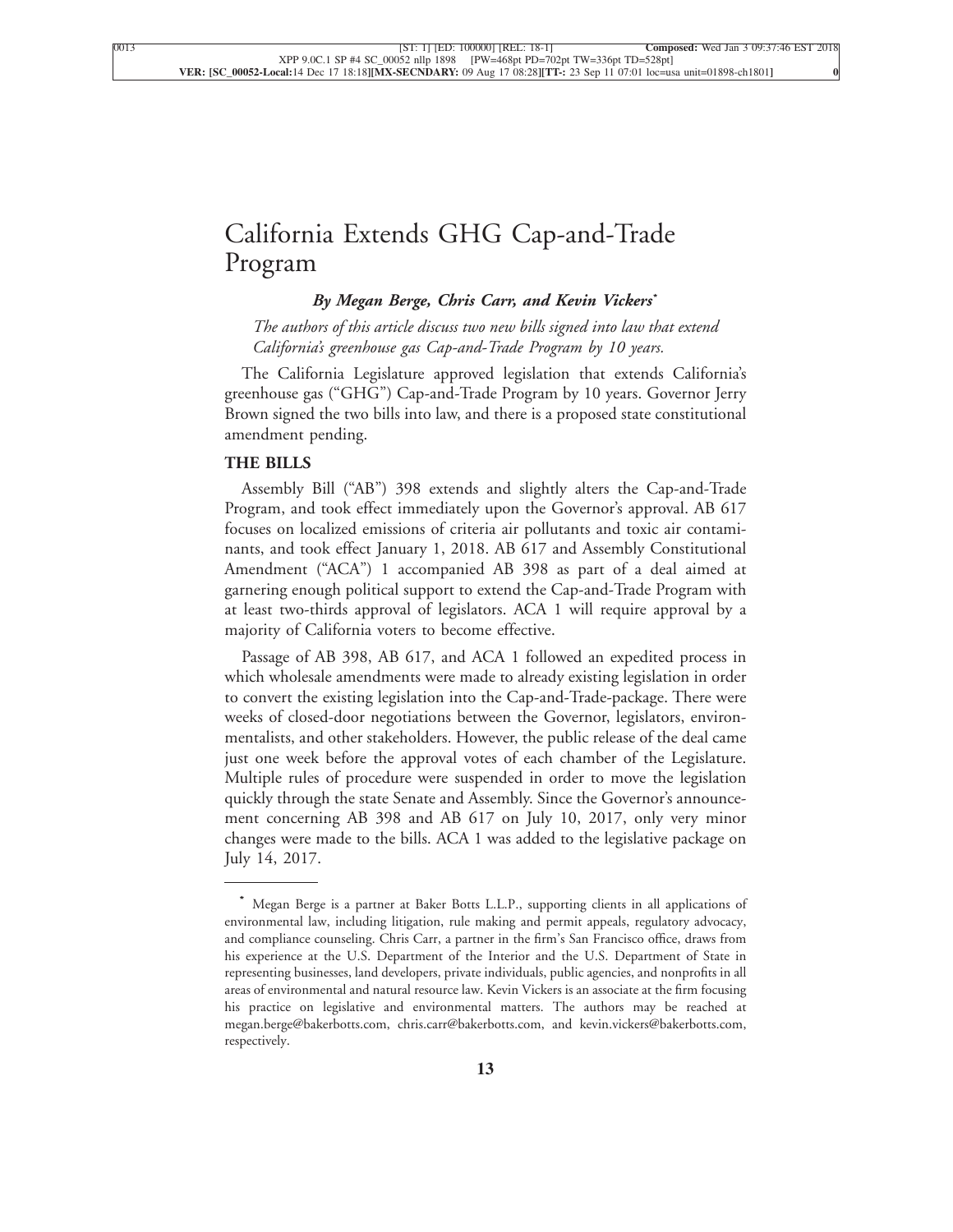[In June, the California Supreme Court declined to consider an appeal of a](xpath-> core:para,  Default,  para-list,  style_01) [lower court decision rejecting arguments led by the California Chamber](xpath-> core:para,  Default,  para-list,  style_01) [\("CalChamber"\) that the Cap-and-Trade Program amounted to an illegal tax.](xpath-> core:para,  Default,  para-list,  style_01) [Under California law, a new tax must be approved by two thirds of the](xpath-> core:para,  Default,  para-list,  style_01) [Legislature. To insulate the renewed program from a similar challenge by the](xpath-> core:para,  Default,  para-list,  style_01) [CalChamber, Governor Brown stressed that he wanted a renewal of the](xpath-> core:para,  Default,  para-list,  style_01) [Cap-and-Trade Program to be passed by a supermajority vote. Consistent with](xpath-> core:para,  Default,  para-list,  style_01) [Governor Brown's position, AB 398 was approved by more than two thirds of](xpath-> core:para,  Default,  para-list,  style_01) [the Legislature.](xpath-> core:para,  Default,  para-list,  style_01)

[The Cap-and-Trade Program is controlled by the California Air Resources](xpath-> core:para,  Default,  para-list,  style_01) [Board \("CARB"\), acting under its statutory authority. California statute](xpath-> core:para,  Default,  para-list,  style_01) [requires that statewide GHG emissions be limited to the 1990-level of](xpath-> core:para,  Default,  para-list,  style_01) [emissions by 2020. California statute also requires CARB to "ensure" that](xpath-> core:para,  Default,  para-list,  style_01) [GHG emissions are reduced to at least 40 percent below the 1990-level by](xpath-> core:para,  Default,  para-list,  style_01) [2030. Additionally, Executive Order S-3-05 \(issued by Governor Schwarzenegger\)](xpath-> core:para,  Default,  para-list,  style_01) [sets a target reduction of 80 percent below the 1990-level by 2050. Without the](xpath-> core:para,  Default,  para-list,  style_01) [passage of AB 398, CARB's authority to implement the Cap-and-Trade](xpath-> core:para,  Default,  para-list,  style_01) [Program would have expired at the end of 2020. However, AB 398 extends](xpath-> core:para,  Default,  para-list,  style_01) [CARB's authority for the Program through December 31, 2030. CARB will use](xpath-> core:para,  Default,  para-list,  style_01) [the Program in conjunction with other laws in its effort to meet the specified](xpath-> core:para,  Default,  para-list,  style_01) [GHG emissions limits.](xpath-> core:para,  Default,  para-list,  style_01)

#### **[CHANGES THAT WILL OCCUR UNDER AB 617, AB 398, AND](xpath-> core:generic-hd,  Default,  core_generic_hd,  style_01) [ACA 1](xpath-> core:generic-hd,  Default,  core_generic_hd,  style_01)**

[AB 617 is part of the political deal struck to gain support for passage of AB](xpath-> core:para,  Default,  para-list,  style_01) [398. The most notable components of AB 617 are the following:](xpath-> core:para,  Default,  para-list,  style_01)

- AB 617 requires increased monitoring and imposes stricter penalties for [violations of emissions limits for criteria air pollutants and toxic air](xpath-> core:para,  core:listitem/core:para,  para-list,  style_01) [contaminants. Penalty limits for certain civil and criminal violations are](xpath-> core:para,  core:listitem/core:para,  para-list,  style_01) [increased from the current \\$1,000 per day to \\$5,000 per day, and](xpath-> core:para,  core:listitem/core:para,  para-list,  style_01) [penalty limits will increase annually based on inflation.](xpath-> core:para,  core:listitem/core:para,  para-list,  style_01)
- AB 617 will change emissions reporting requirements for some [industrial facilities, by requiring CARB to establish a uniform statewide](xpath-> core:para,  core:listitem/core:para,  para-list,  style_01) [system of annual reporting. CARB may require reporting of facility](xpath-> core:para,  core:listitem/core:para,  para-list,  style_01)[level emissions data and third-party verification.](xpath-> core:para,  core:listitem/core:para,  para-list,  style_01)
- AB 617 requires expedited schedules for implementation of best [available retrofit control technology \("BARCT"\) to stationary sources](xpath-> core:para,  core:listitem/core:para,  para-list,  style_01) [that are subject to the GHG Cap-and-Trade Program, except for](xpath-> core:para,  core:listitem/core:para,  para-list,  style_01) [emissions units that have implemented BARCT since 2007. The](xpath-> core:para,  core:listitem/core:para,  para-list,  style_01) [expedited schedules will be adopted by each air pollution control and](xpath-> core:para,  core:listitem/core:para,  para-list,  style_01)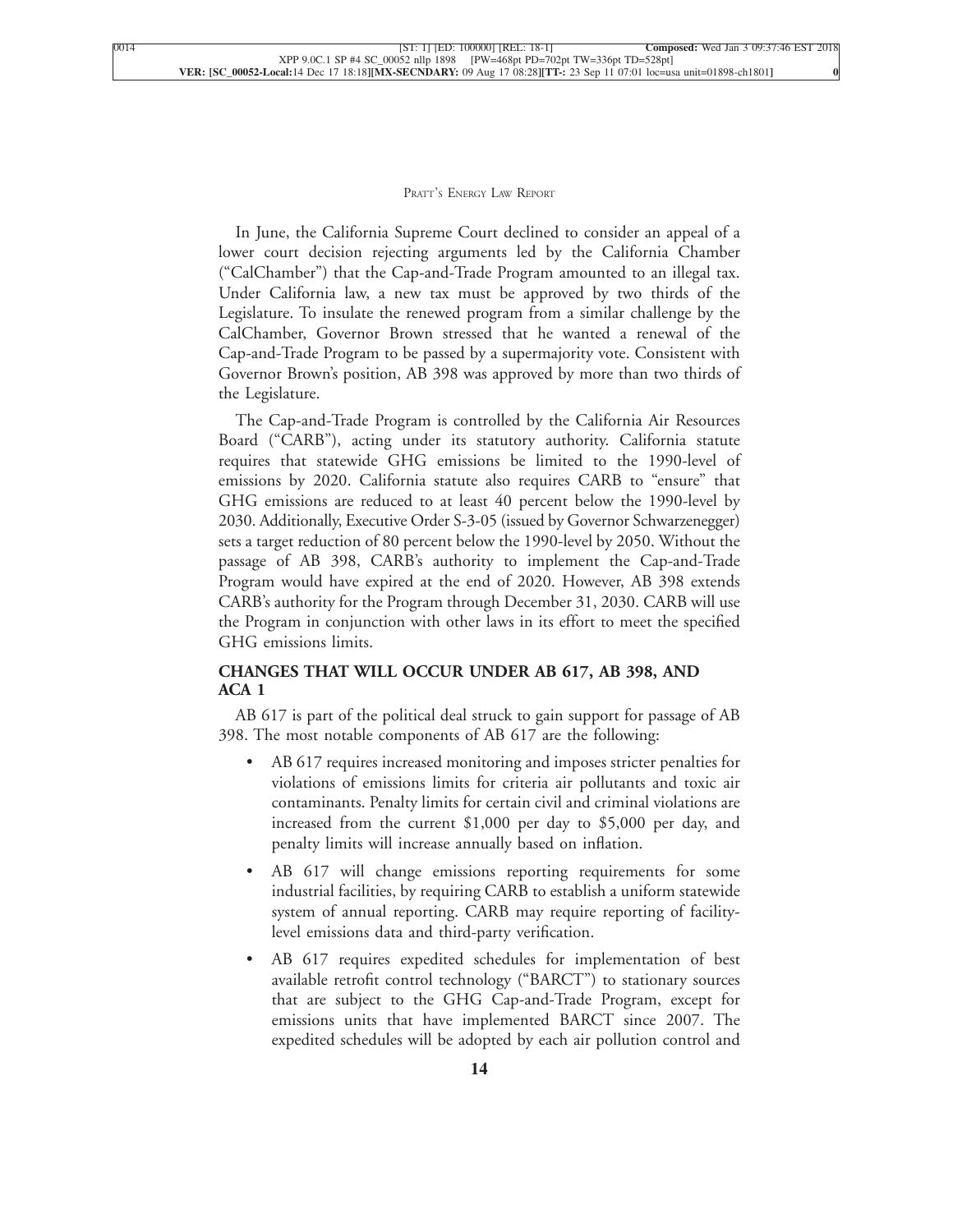air quality management district that is in nonattainment for one or more air pollutants. The schedules will require implementation of BARCT by "the earliest feasible date, but in any event not later than [December 31, 2023."](xpath-> core:para,  core:listitem/core:para,  para-list,  style_01)

[•](xpath-> core:enum,  core:listitem/core:enum,  para-list,  style_01) [AB 617 requires CARB to establish a statewide clearinghouse that](xpath-> core:para,  core:listitem/core:para,  para-list,  style_01) [identifies best available control technology and BARCT for criteria air](xpath-> core:para,  core:listitem/core:para,  para-list,  style_01) [pollutants and related technologies for control of toxic air contaminants.](xpath-> core:para,  core:listitem/core:para,  para-list,  style_01)

[AB 398 extends and slightly alters the Cap-and-Trade Program. In order to](xpath-> core:para,  Default,  para-list,  style_01) [implement changes made by AB 398, CARB will institute a future rulemaking](xpath-> core:para,  Default,  para-list,  style_01) [for the post-2020 Cap-and-Trade Program. The timing and details of CARB's](xpath-> core:para,  Default,  para-list,  style_01) [future rulemaking are not yet set. The most notable components of AB 398 are](xpath-> core:para,  Default,  para-list,  style_01) [the following:](xpath-> core:para,  Default,  para-list,  style_01)

- AB 398 extends CARB's authority for the Program through December [31, 2030.](xpath-> core:para,  core:listitem/core:para,  para-list,  style_01)
- [•](xpath-> core:enum,  core:listitem/core:enum,  para-list,  style_01) [AB 398 requires CARB to include specified price ceilings, price](xpath-> core:para,  core:listitem/core:para,  para-list,  style_01) [containment points, offset credit compliance limits, and industry](xpath-> core:para,  core:listitem/core:para,  para-list,  style_01) [assistance factors for allowance allocation.](xpath-> core:para,  core:listitem/core:para,  para-list,  style_01)
	- [C](xpath-> core:enum,  core:listitem/core:enum,  para-list,  style_01) [A specific price ceiling is not set by the bill. In setting a price](xpath-> core:para,  core:listitem/core:para,  para-list,  style_01) [ceiling, CARB must consider certain factors, such as the "need to](xpath-> core:para,  core:listitem/core:para,  para-list,  style_01) [avoid adverse impacts on resident households, businesses, and](xpath-> core:para,  core:listitem/core:para,  para-list,  style_01) [the state's economy." In order to effectuate the price ceiling,](xpath-> core:para,  core:listitem/core:para,  para-list,  style_01) [CARB must offer for sale as many allowances as are needed for](xpath-> core:para,  core:listitem/core:para,  para-list,  style_01) [covered entities to meet their compliance obligations.](xpath-> core:para,  core:listitem/core:para,  para-list,  style_01)
	- [C](xpath-> core:enum,  core:listitem/core:enum,  para-list,  style_01) [The "price containment points" will be two prices set below the](xpath-> core:para,  core:listitem/core:para,  para-list,  style_01) [price ceiling. CARB must offer for sale certain amounts of](xpath-> core:para,  core:listitem/core:para,  para-list,  style_01) [allowances at those two price containment points.](xpath-> core:para,  core:listitem/core:para,  para-list,  style_01)
	- [C](xpath-> core:enum,  core:listitem/core:enum,  para-list,  style_01) [Currently, offsets may be used for up to eight percent of a](xpath-> core:para,  core:listitem/core:para,  para-list,  style_01) [covered entity's compliance obligation. AB 398 will reduce that](xpath-> core:para,  core:listitem/core:para,  para-list,  style_01) [to four percent from 2021 through 2025 and six percent from](xpath-> core:para,  core:listitem/core:para,  para-list,  style_01) [2026 through 2030. Half of all offsets used for compliance from](xpath-> core:para,  core:listitem/core:para,  para-list,  style_01) [2021 through 2030 must come from projects that have "direct](xpath-> core:para,  core:listitem/core:para,  para-list,  style_01) [environmental benefits" in California.](xpath-> core:para,  core:listitem/core:para,  para-list,  style_01)
	- [C](xpath-> core:enum,  core:listitem/core:enum,  para-list,  style_01) [Under the current Program, CARB uses "industry assistance](xpath-> core:para,  core:listitem/core:para,  para-list,  style_01) [factors" as one component of formulas that are applied to each](xpath-> core:para,  core:listitem/core:para,  para-list,  style_01) [covered entity to determine how many compliance allowances](xpath-> core:para,  core:listitem/core:para,  para-list,  style_01) [are provided to the covered entity for free. Providing some](xpath-> core:para,  core:listitem/core:para,  para-list,  style_01) [allowances for free is intended to ease the compliance burden](xpath-> core:para,  core:listitem/core:para,  para-list,  style_01) [and reduce the chance that a business will simply move its](xpath-> core:para,  core:listitem/core:para,  para-list,  style_01)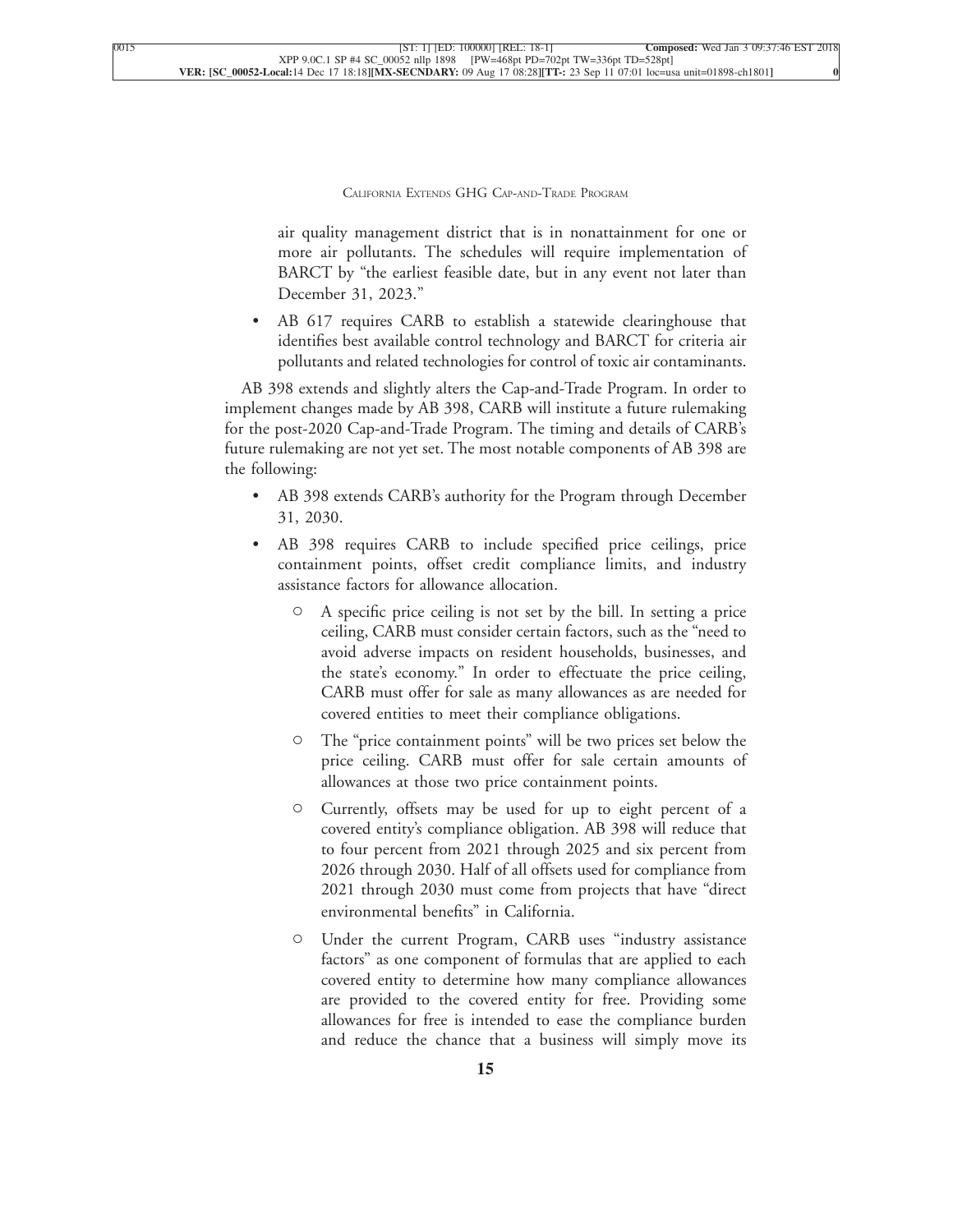operations out of the state in order to avoid the Cap-and-Trade Program. AB 398 requires CARB to set the industry assistance factors for the post-2020 Program at the same levels that are [applicable to the 2015 through 2017 compliance period.](xpath-> core:para,  core:listitem/core:para,  para-list,  style_01)

- [C](xpath-> core:enum,  core:listitem/core:enum,  para-list,  style_01) [AB 398 directs CARB to "apply a declining cap adjustment](xpath-> core:para,  core:listitem/core:para,  para-list,  style_01) [factor to industry allocation\[.\]" The "cap adjustment factor" is](xpath-> core:para,  core:listitem/core:para,  para-list,  style_01) [another component of the free-allowances formulas. So, as with](xpath-> core:para,  core:listitem/core:para,  para-list,  style_01) [the current Program, the post-2020 Program under AB 398](xpath-> core:para,  core:listitem/core:para,  para-list,  style_01) [would slowly reduce the number of free allowances given out.](xpath-> core:para,  core:listitem/core:para,  para-list,  style_01) [The Governor's office asserts that reducing the cap adjustment](xpath-> core:para,  core:listitem/core:para,  para-list,  style_01) [factor as specified in the bill will decrease free allowances by 40](xpath-> core:para,  core:listitem/core:para,  para-list,  style_01) [percent by 2030.](xpath-> core:para,  core:listitem/core:para,  para-list,  style_01)
- [•](xpath-> core:enum,  core:listitem/core:enum,  para-list,  style_01) [AB 398 establishes the "Compliance Offsets Protocol Task Force" to](xpath-> core:para,  core:listitem/core:para,  para-list,  style_01) [provide guidance to CARB in approving new offset protocols for the](xpath-> core:para,  core:listitem/core:para,  para-list,  style_01) [purposes of increasing offset projects with direct environmental benefits](xpath-> core:para,  core:listitem/core:para,  para-list,  style_01) [in the state while prioritizing disadvantaged communities, Native](xpath-> core:para,  core:listitem/core:para,  para-list,  style_01) [American or tribal lands, and rural and agricultural regions.](xpath-> core:para,  core:listitem/core:para,  para-list,  style_01)
- [•](xpath-> core:enum,  core:listitem/core:enum,  para-list,  style_01) [AB 398 establishes the "Independent Emissions Market Advisory](xpath-> core:para,  core:listitem/core:para,  para-list,  style_01) [Committee" to report to CARB and the Joint Legislative Committee](xpath-> core:para,  core:listitem/core:para,  para-list,  style_01) [on Climate Change Policies on the environmental and economic](xpath-> core:para,  core:listitem/core:para,  para-list,  style_01) [performance of the Cap-and-Trade Program and other relevant climate](xpath-> core:para,  core:listitem/core:para,  para-list,  style_01) [policies.](xpath-> core:para,  core:listitem/core:para,  para-list,  style_01)
- AB 398 requires the Legislative Analyst's Office to annually report to [the Legislature on the economic impacts and benefits of specified GHG](xpath-> core:para,  core:listitem/core:para,  para-list,  style_01) [emissions targets.](xpath-> core:para,  core:listitem/core:para,  para-list,  style_01)
- Pre-AB 398 law continuously appropriates 60 percent of the annual [moneys from the Program for transit, affordable housing, sustainable](xpath-> core:para,  core:listitem/core:para,  para-list,  style_01) [communities, and high-speed rail purposes. AB 398 declares the intent](xpath-> core:para,  core:listitem/core:para,  para-list,  style_01) [of the Legislature that moneys be appropriated in accordance with a](xpath-> core:para,  core:listitem/core:para,  para-list,  style_01) [specified order of priorities, but the bill does not specifically dictate how](xpath-> core:para,  core:listitem/core:para,  para-list,  style_01) [the moneys will be used.](xpath-> core:para,  core:listitem/core:para,  para-list,  style_01)
- Pre-AB 398 law expressly does not limit or expand the existing [authority of air pollution control and air quality management districts.](xpath-> core:para,  core:listitem/core:para,  para-list,  style_01) [This has raised concern among business interests because the Bay Area](xpath-> core:para,  core:listitem/core:para,  para-list,  style_01) [Air Quality Management District has indicated a desire to impose](xpath-> core:para,  core:listitem/core:para,  para-list,  style_01) [additional GHG limits on facilities within its jurisdiction. AB 398](xpath-> core:para,  core:listitem/core:para,  para-list,  style_01) [prohibits, until January 1, 2031, an air district from adopting or](xpath-> core:para,  core:listitem/core:para,  para-list,  style_01) [implementing an emission reduction rule for carbon dioxide from](xpath-> core:para,  core:listitem/core:para,  para-list,  style_01) [stationary sources that are also subject to the GHG Cap-and-Trade](xpath-> core:para,  core:listitem/core:para,  para-list,  style_01)